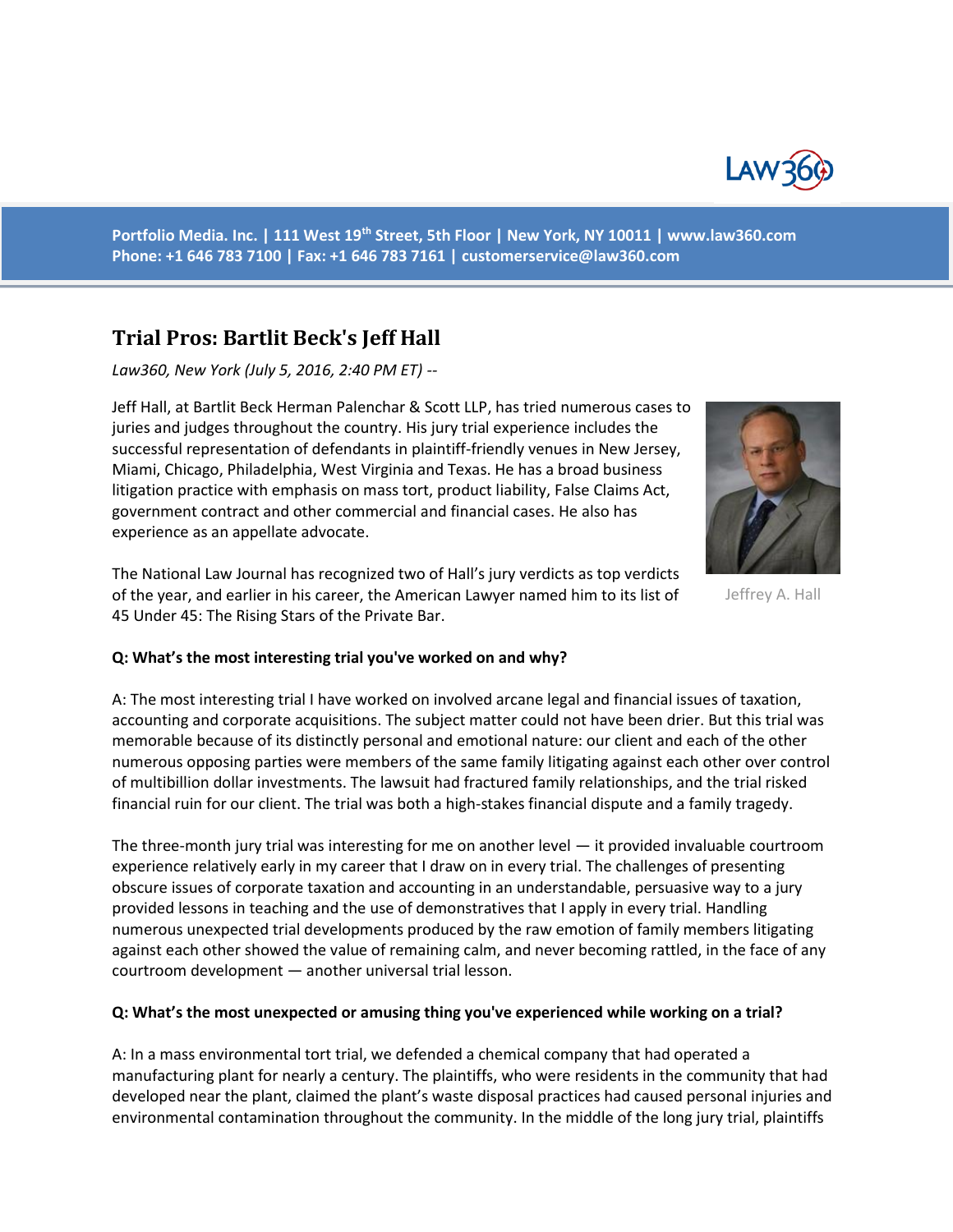called a surprise witness — an elderly ex-employee of our client who had worked at the plant several decades earlier and went by the nickname "Ace."

We knew who Ace was because he had previously sued our client. We also knew that a few years earlier he had given deposition testimony about the plant's operations in yet another case. But Ace's deposition testimony in that earlier case would not be especially helpful to the plaintiffs in the environmental trial so we were uncertain why the plaintiffs now chose to call him. The judge allowed Ace to testify, but ruled that his examination would be conducted outside the presence of the jury, and, if admissible, his testimony would be presented to the jury by video the next day.

The judge sent the jury home for the day, the videographer arrived at court, and Ace took the stand. On direct examination, Ace testified that our client had improperly disposed of plant chemicals by burying hundreds of drums of liquid chemical waste at the plant site some 30-50 years earlier when he had worked there. Despite the passage of decades, Ace testified in impressive detail. He described the equipment he said he used to bury drums, he named specific chemical compounds he said were in the drums and he gave precise counts and the supposed burial locations of the drums. He was fully engaged, his testimony was colorful and he had no problems understanding any of the plaintiffs lawyer's questions.

At the outset of the cross-examination, I impeached Ace with a series of his answers in the deposition from the other case. In that deposition Ace admitted under oath that he never had any role in transporting or disposing of plant waste, he had no responsibility for disposing of drums and he never saw anyone dispose of any drums. During these impeachments Ace's demeanor changed. He became sullen and agitated. His powers of recall now faded as he said he could not remember his testimony in the recent deposition. And he suddenly developed a serious hearing impairment. As the cross proceeded, no matter how loudly and slowly I would ask a question, Ace said he could not understand me: "I can't hear too good. I may be giving the wrong answers."

Based on the transformation in Ace's demeanor and the sudden onset of his hearing loss, I thought that the short cross-examination had successfully undermined his credibility and discredited his wastedisposal testimony (which I knew would be contradicted by other evidence we would later present). But what Ace did next ensured that the jury would not believe him. As soon as I ended the cross with "No further questions," and turned my back to return to my chair, Ace — with the video camera still running — looked over to the plaintiffs lawyers, smiled broadly, and winked. The next day, when the jury watched the video of Ace's testimony, during the cross-examination several jurors rolled their eyes or tried to conceal smiles when they saw his demeanor change, his memory fade and his hearing fail. After the cross, when Ace smiled and winked at the plaintiffs lawyers, all 12 jurors laughed out loud.

### **Q: What does your trial prep routine consist of?**

A: In the final month or so before trial, my preparation focuses on three main areas:

1. Developing the opening statement. I practice again and again the telling of our side of the case, including the factual, technical and legal issues, in the form of a story in plain language. My objective is to give the opening by speaking in my own words directly to the jury, not by standing at the podium reading notes.

2. Preparing detailed outlines for each trial witness I will handle. I prepare extremely detailed examination outline for each witness based on my best judgments about the necessary subjects to